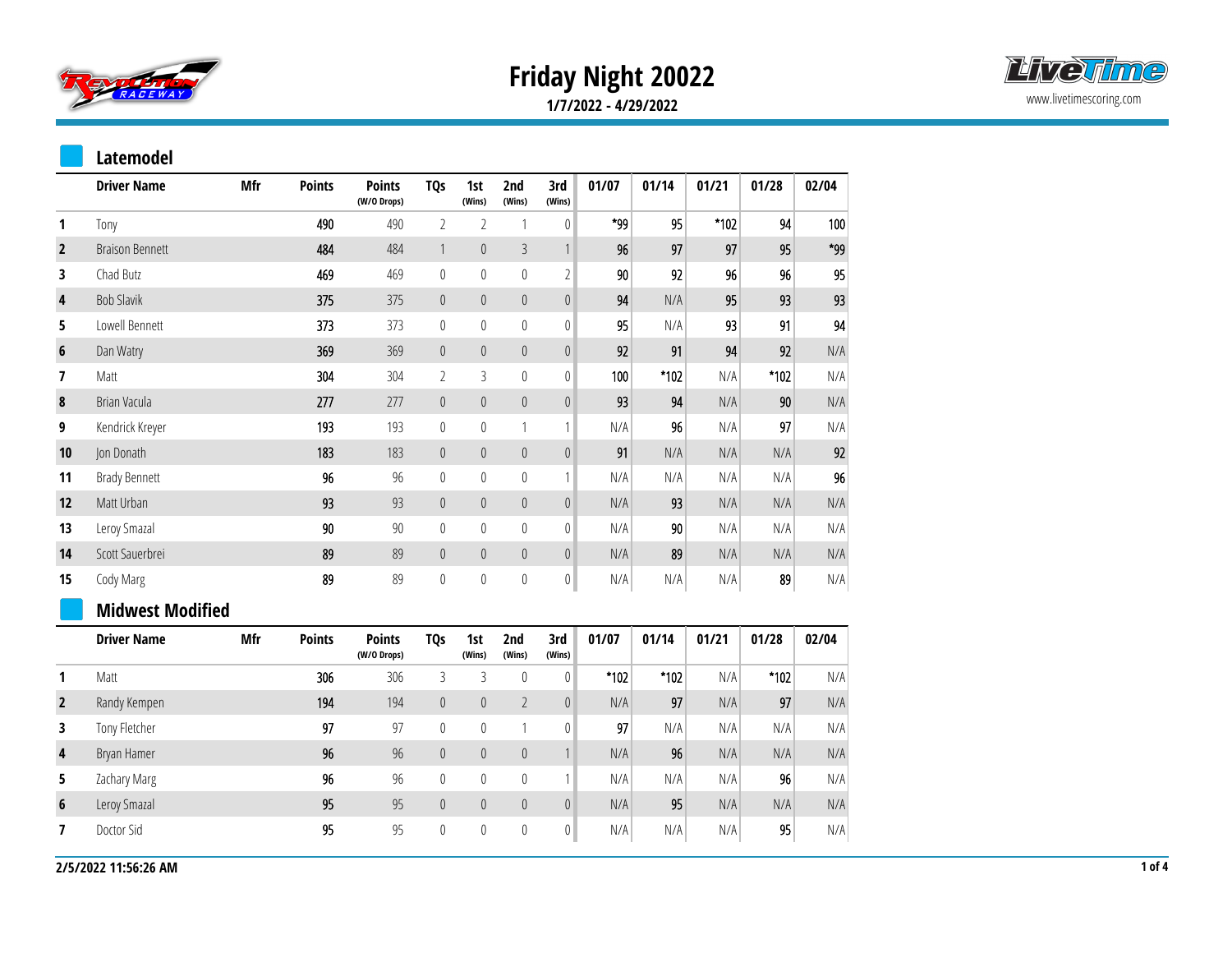

**Friday Night 20022**



**1/7/2022 - 4/29/2022**

| 8              | Matt Meenen               |     | 94            | 94                           | $\theta$         | $\theta$         | $\pmb{0}$                 | $\mathbf 0$               | N/A    | 94     | N/A   | N/A    | N/A                     |
|----------------|---------------------------|-----|---------------|------------------------------|------------------|------------------|---------------------------|---------------------------|--------|--------|-------|--------|-------------------------|
|                | <b>Sct Modified</b>       |     |               |                              |                  |                  |                           |                           |        |        |       |        |                         |
|                | <b>Driver Name</b>        | Mfr | <b>Points</b> | <b>Points</b><br>(W/O Drops) | <b>TQs</b>       | 1st<br>(Wins)    | 2nd<br>(Wins)             | 3rd<br>(Wins)             | 01/07  | 01/14  | 01/21 | 01/28  | 02/04                   |
| 1              | <b>Braison Bennett</b>    |     | 488           | 488                          | $\mathbf{1}$     | $\overline{2}$   | $\overline{2}$            | $\pmb{0}$                 | 97     | 92     | 100   | 97     | $*102$                  |
| $\overline{2}$ | Tony                      |     | 465           | 465                          | $\boldsymbol{0}$ | $\mathbf 0$      | $\ensuremath{\mathsf{1}}$ | $\ensuremath{\mathsf{1}}$ | 96     | 89     | 95    | 88     | 97                      |
| 3              | Dan Watry                 |     | 383           | 383                          | $\mathbf{1}$     | $\mathbb O$      | $\mathbf{1}$              | 1                         | 95     | 93     | *99   | 96     | N/A                     |
| 4              | <b>Bob Slavik</b>         |     | 375           | 375                          | $\boldsymbol{0}$ | $\mathbf 0$      | $\mathbb O$               | $\mathbf{1}$              | 93     | N/A    | 96    | 92     | 94                      |
| 5              | Lowell Bennett            |     | 371           | 371                          | $\mathbf{0}$     | $\mathbf{0}$     | $\mathbf 0$               | $\bf{0}$                  | 90     | N/A    | 93    | 93     | 95                      |
| 6              | Larry Kempfer             |     | 360           | 360                          | $\boldsymbol{0}$ | $\mathbf 0$      | $\mathbb O$               | $\boldsymbol{0}$          | 88     | 87     | 94    | 91     | N/A                     |
| 7              | Matt                      |     | 306           | 306                          | $\mathfrak{Z}$   | $\overline{3}$   | $\mathbb O$               | $\mathbb O$               | $*102$ | $*102$ | N/A   | $*102$ | N/A                     |
| 8              | Brian Vacula              |     | 283           | 283                          | $\boldsymbol{0}$ | $\mathbf 0$      | $\mathbb O$               | $\mathbf{1}$              | 92     | 96     | N/A   | 95     | N/A                     |
| 9              | Bryan Hamer               |     | 281           | 281                          | $\boldsymbol{0}$ | $\mathbf 0$      | $\mathbb O$               | 1                         | 94     | 91     | N/A   | N/A    | 96                      |
| 10             | Oakley Hamer              |     | 272           | 272                          | $\boldsymbol{0}$ | $\mathbb O$      | $\mathbb O$               | $\pmb{0}$                 | 89     | 90     | N/A   | N/A    | 93                      |
| 11             | Kendrick Kreyer           |     | 189           | 189                          | $\boldsymbol{0}$ | $\pmb{0}$        | $\mathbf 0$               | $\boldsymbol{0}$          | N/A    | 95     | N/A   | 94     | N/A                     |
| 12             | <b>Bud Riedner</b>        |     | 185           | 185                          | $\boldsymbol{0}$ | $\mathbf 0$      | $\mathbf 0$               | $\pmb{0}$                 | 91     | 94     | N/A   | N/A    | N/A                     |
| 13             | Matt Urban                |     | 97            | 97                           | $\boldsymbol{0}$ | $\pmb{0}$        | $\mathbf{1}$              | $\boldsymbol{0}$          | N/A    | 97     | N/A   | N/A    | N/A                     |
| 14             | Cody Marg                 |     | 90            | 90                           | $\boldsymbol{0}$ | $\boldsymbol{0}$ | $\boldsymbol{0}$          | $\boldsymbol{0}$          | N/A    | N/A    | N/A   | 90     | N/A                     |
| 15             | MICHELE KREYER            |     | 89            | 89                           | $\boldsymbol{0}$ | $\mathbf 0$      | $\mathbf 0$               | $\mathbf 0$               | N/A    | N/A    | N/A   | 89     | N/A                     |
| 16             | Devon Meenen              |     | 88            | 88                           | $\boldsymbol{0}$ | $\mathbb O$      | $\mathbf 0$               | $\mathbb O$               | N/A    | 88     | N/A   | N/A    | N/A                     |
| 17             | Tom Berkevich             |     | 87            | 87                           | $\boldsymbol{0}$ | $\pmb{0}$        | $\mathbf 0$               | $\boldsymbol{0}$          | 87     | N/A    | N/A   | N/A    | N/A                     |
| 18             | Scott Sauerbrei           |     | 86            | 86                           | $\pmb{0}$        | $\theta$         | $\mathbf 0$               | $\mathbf 0$               | N/A    | 86     | N/A   | N/A    | N/A                     |
| 19             | Matt Meenen               |     | 85            | 85                           | $\boldsymbol{0}$ | $\mathbb{0}$     | $\mathbf 0$               | $\boldsymbol{0}$          | N/A    | 85     | N/A   | N/A    | $\mathsf{N}/\mathsf{A}$ |
|                | <b>Stock Short Course</b> |     |               |                              |                  |                  |                           |                           |        |        |       |        |                         |
|                | <b>Driver Name</b>        | Mfr | <b>Points</b> | <b>Points</b><br>(W/O Drops) | <b>TQs</b>       | 1st<br>(Wins)    | 2nd<br>(Wins)             | 3rd<br>(Wins)             | 01/07  | 01/14  | 01/21 | 01/28  | 02/04                   |
| 1              | Owen Stachowicz           |     | 380           | 380                          | $\mathbbm{1}$    | $\mathbf 0$      | 1                         | 0                         | 91     | N/A    | 95    | *99    | 95                      |
| $\overline{2}$ | <b>Braison Bennett</b>    |     | 287           | 287                          | $\mathbf{1}$     | $\mathbf 0$      | $\mathbf{1}$              | $\mathbb O$               | *95    | N/A    | 97    | 95     | N/A                     |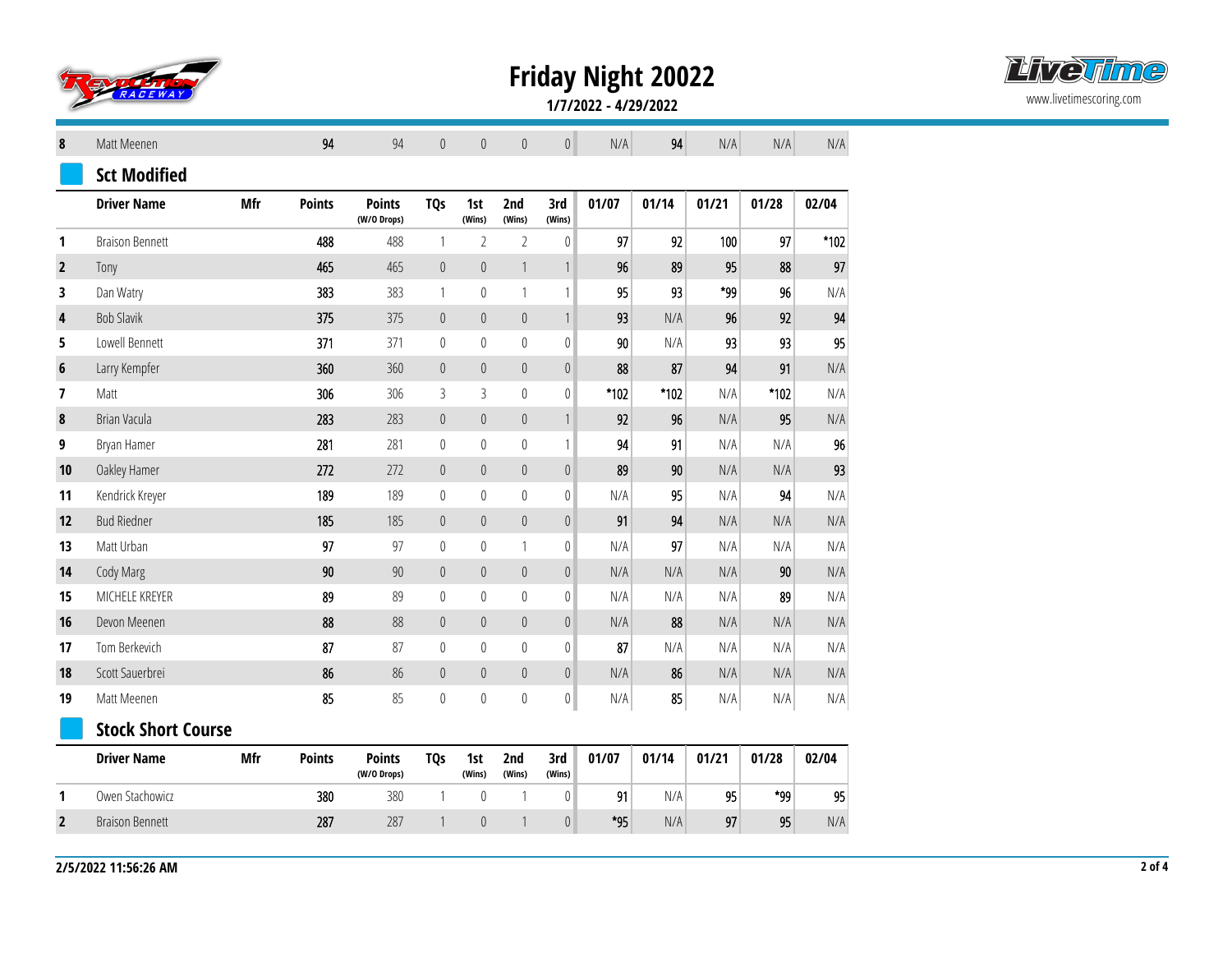

## **Friday Night 20022**



**1/7/2022 - 4/29/2022**

| 3              | Jon Donath             |            | 202           | 202                          | 1                | $\overline{2}$   | 0                         | $\pmb{0}$        | 100    | N/A   | N/A   | N/A   | *102  |
|----------------|------------------------|------------|---------------|------------------------------|------------------|------------------|---------------------------|------------------|--------|-------|-------|-------|-------|
| 4              | Tyler Schumacher       |            | 184           | 184                          | $\mathbb O$      | $\mathbb O$      | $\mathbb O$               | $\mathbf 0$      | 90     | N/A   | 94    | N/A   | N/A   |
| 5              | Tristan                |            | 100           | 100                          | $\boldsymbol{0}$ | $\mathbf{1}$     | $\mathbf 0$               | $\boldsymbol{0}$ | N/A    | N/A   | 100   | N/A   | N/A   |
| $6\phantom{1}$ | Jeremy Long            |            | 100           | 100                          | $\mathbf 0$      | $\mathbf{1}$     | $\mathbb O$               | $\overline{0}$   | N/A    | N/A   | N/A   | 100   | N/A   |
| 7              | Chase Bennett          |            | 98            | 98                           | 1                | $\pmb{0}$        | $\mathbf 0$               | 1                | N/A    | N/A   | *98   | N/A   | N/A   |
| 8              | Alvin Testroete        |            | 97            | 97                           | $\mathbb O$      | $\boldsymbol{0}$ | $\ensuremath{\mathsf{1}}$ | $\mathbf 0$      | 97     | N/A   | N/A   | N/A   | N/A   |
| 9              | Corey Schumacher       |            | 97            | 97                           | $\boldsymbol{0}$ | $\mathbf 0$      | $\mathbf{1}$              | $\boldsymbol{0}$ | N/A    | N/A   | N/A   | N/A   | 97    |
| 10             | shaun bangart          |            | 96            | 96                           | $\mathbb O$      | $\mathbb O$      | $\boldsymbol{0}$          | $\mathbf{1}$     | 96     | N/A   | N/A   | N/A   | N/A   |
| 11             | Kam The Man            |            | 96            | 96                           | $\mathbf 0$      | $\mathbf 0$      | $\mathbf 0$               | 1                | N/A    | N/A   | N/A   | 96    | N/A   |
| 12             | Nolan Theissen         |            | 96            | 96                           | $\mathbb O$      | $\mathbf 0$      | $\mathbb O$               | $\mathbbm{1}$    | N/A    | N/A   | N/A   | N/A   | 96    |
| 13             | Tony Fletcher          |            | 95            | 95                           | $\boldsymbol{0}$ | $\pmb{0}$        | $\mathbf 0$               | $\pmb{0}$        | 95     | N/A   | N/A   | N/A   | N/A   |
| 14             | Christopher Ryckman    |            | 94            | 94                           | $\boldsymbol{0}$ | $\mathbb O$      | $\mathbb O$               | $\mathbf 0$      | 94     | N/A   | N/A   | N/A   | N/A   |
| 15             | luke lumberg           |            | 93            | 93                           | $\mathbb O$      | $\mathbf 0$      | $\boldsymbol{0}$          | $\boldsymbol{0}$ | N/A    | N/A   | 93    | N/A   | N/A   |
| 16             | Owen Donath            |            | 92            | 92                           | $\mathbb O$      | $\mathbf 0$      | $\mathbb O$               | $\mathbf 0$      | 92     | N/A   | N/A   | N/A   | N/A   |
| 17             | Chaz Berkevich         |            | 89            | 89                           | $\boldsymbol{0}$ | $\pmb{0}$        | $\mathbf 0$               | $\boldsymbol{0}$ | 89     | N/A   | N/A   | N/A   | N/A   |
| 18             | Hunter Gajewske        |            | 88            | 88                           | $\theta$         | $\mathbb O$      | $\mathbf 0$               | $\mathbf 0$      | 88     | N/A   | N/A   | N/A   | N/A   |
| 19             | Hunter Bangart         |            | 87            | 87                           | $\pmb{0}$        | $\pmb{0}$        | $\boldsymbol{0}$          | $\mathbf 0$      | 87     | N/A   | N/A   | N/A   | N/A   |
|                | street stock           |            |               |                              |                  |                  |                           |                  |        |       |       |       |       |
|                | <b>Driver Name</b>     | <b>Mfr</b> | <b>Points</b> | <b>Points</b><br>(W/O Drops) | <b>TQs</b>       | 1st<br>(Wins)    | 2nd<br>(Wins)             | 3rd<br>(Wins)    | 01/07  | 01/14 | 01/21 | 01/28 | 02/04 |
| 1              | <b>Braison Bennett</b> |            | 498           | 498                          | $\overline{4}$   | $\overline{3}$   | $\mathbf{1}$              | $\pmb{0}$        | $*102$ | *102  | *99   | *95   | 100   |
| $\mathbf{2}$   | Chad Butz              |            | 478           | 478                          | $\mathbf 0$      | $\mathbf{1}$     | $\mathbb O$               | 1                | 94     | 93    | 100   | 96    | 95    |
| 3              | Tony                   |            | 477           | 477                          | $\boldsymbol{0}$ | $\mathbf 0$      | $\mathbb{1}$              | 1                | 95     | 94    | 96    | 95    | 97    |
| 4              | Larry Kempfer          |            | 444           | 444                          | $\mathbf 0$      | $\mathbf 0$      | $\mathbb O$               | $\boldsymbol{0}$ | 88     | 88    | 92    | 89    | 87    |
| 5              | Jurnee Bennett         |            | 436           | 436                          | $\pmb{0}$        | $\pmb{0}$        | $\mathbb O$               | $\boldsymbol{0}$ | 84     | 84    | 90    | 88    | 90    |
| 6              | Owen Stachowicz        |            | 422           | 422                          | $\mathbb O$      | $\mathbb O$      | $\boldsymbol{0}$          | $\mathbf 0$      | 86     | 83    | 89    | 81    | 83    |
| 7              | Lowell Bennett         |            | 364           | 364                          | $\boldsymbol{0}$ | $\mathbf 0$      | $\mathbf 0$               | $\boldsymbol{0}$ | 91     | N/A   | 95    | 87    | 91    |
| 8              | <b>Bob Slavik</b>      |            | 364           | 364                          | $\boldsymbol{0}$ | $\boldsymbol{0}$ | $\pmb{0}$                 | $\boldsymbol{0}$ | 93     | N/A   | 91    | 92    | 88    |